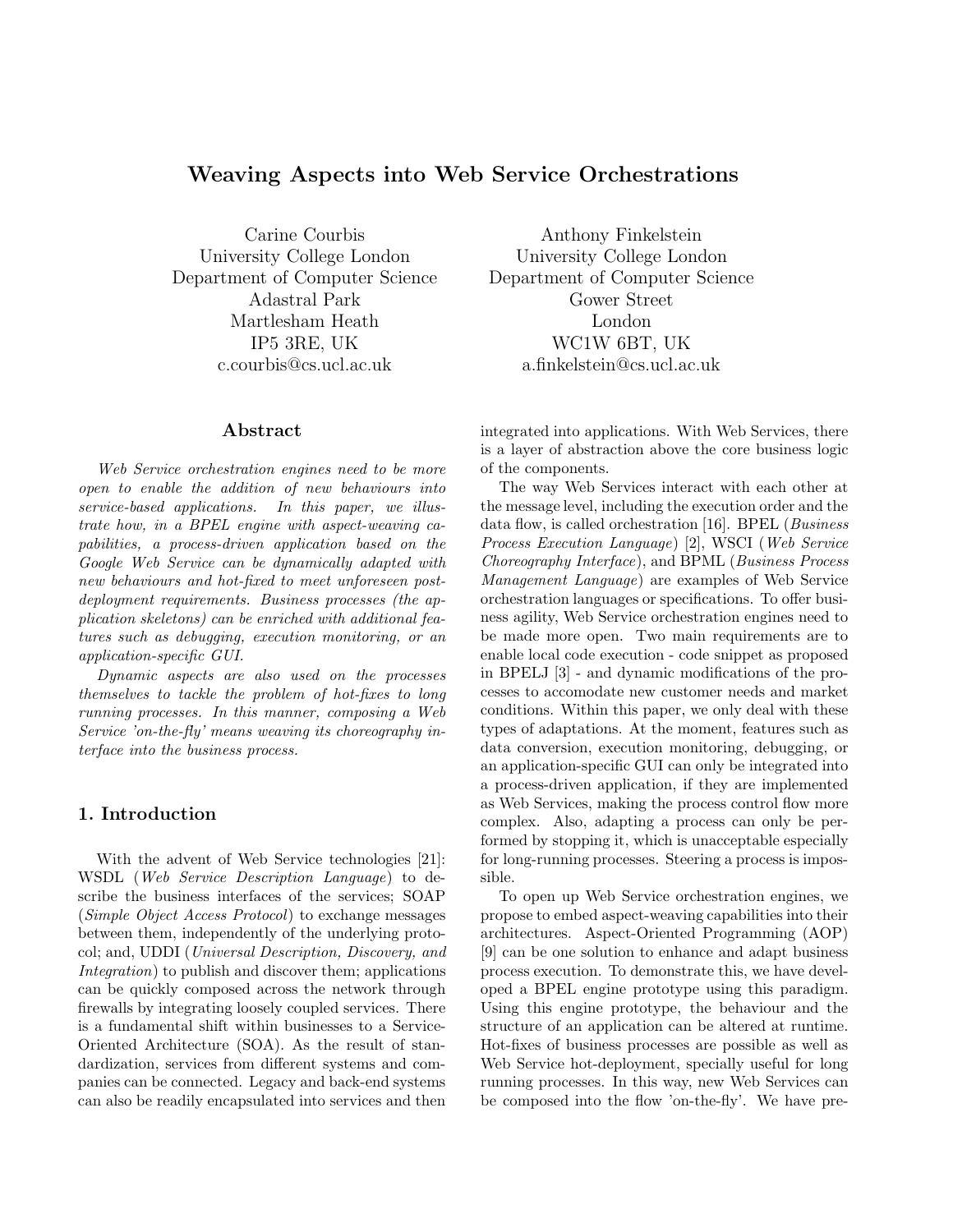sented this approach, from a language engineering perspective, in [6]. However, in this paper, we focus on the Web Service perspective and gives a concrete example used through the paper to illustrate our approach. This example is a simple application based on the Google search engine Web Service<sup>1</sup> [5].

This paper is organised as follows. Section 2 introduces the business process of our example. Section 3 explains the main concepts of AOP, and presents our solution based on aspects to obtain adaptable executions and extensible business processes. The architectural details of our BPEL engine prototype are provided in Section 4. Then Section 5 presents the related work and we conclude the paper in Section 6.

# 2. An application based on the Google Web Service

This section describes the application used through the paper. First a quick overview of BPEL is provided.

## **2.1. BPEL**

The de facto standard BPEL, currently submitted to the OASIS consortium, is the most well established orchestration technology for Web Services. Tools from BEA, IBM, Microsoft and Oracle to mention only the major companies involved in this market support BPEL. This XML-based workflow language is rather small [11] but is sufficient to handle typed variables with scopes, loops, conditional branches, synchronous and asynchronous communications, concurrent activities with correlated messages, transactions with compensations, and exceptions.

A BPEL business process is made of three main entities:

- The *partners* that abstractly represent the services involved in the composition.
- The *variables* used to manipulate the data (SOAP messages) exchanged between partners and to hold states of the business logic. XPath expressions can be used to access a part of a variable or to test conditions.
- The *activities* that describe the business logic. They can be basic such as invoking a Web Service or assigning a value to a variable, or structured such as executing a set of activities in sequence or in parallel.

The process can then be interpreted by any compliant-BPEL engine. The process is itself a Web Service that can be used inside another business process (recursive composition). After Web Service deployment, the process is static as only the endpoints can be updated in the flow. Addressing business process dynamics and non-functional properties is out of the scope of BPEL.

### **2.2. The business process**

To illustrate the benefits gained from using our open BPEL engine prototype, we have chosen to specify a simple process-driven application, based on well-known Google operations such as querying, spell-checking, and fetching cached Web pages. Google offers an alternative mechanism to access its operations via a Web Service for non-commercial use which restricts access to 1000 invocations a day per user. A free license key is assigned to each user.

To keep it simple and easy to understand, the business logic of our application only consists of obtaining information about the most relevant Web pages to a given query and, for each, displaying the cached Web page. The corresponding BPEL business process is given in Figure 1. It starts by declaring the partner and variables used as well as initialising the query (message) to send to the Google Web Service (first assign instruction). After the query, the iteration variable is initialised, as well as the number of items of the result and the Google key part of the message to fetch the cached web page by populating it with the key of the request message. Then, for each item of the result of the query, the Google cached web page URL is retrieved to fetch its HTML document and the iteration variable is updated.

To make this process useful, a GUI is needed. Otherwise the query values cannot be changed except by modifying the process and the cached Web page contents are retrieved for nothing as they are not stored or displayed. The only solution to plug the GUI into the process is to encapsulate it as a Web Service (a partner) and to add the corresponding receive and reply instructions. The receive instruction replacing the first assign will provide appropriate values for the query and the reply appended after the last invoke will send the cached Web page HTML document to display it. Any additional feature such as converting a message into another format, debugging, execution monitoring that are non-functional or low level orchestration matter can only be integrated into the process via a specific Web Service. Some BPEL engines such as the late Collaxa engine bought by Oracle offer the possibility to execute some code but this exec instruction

<sup>1</sup>http://www.google.com/apis/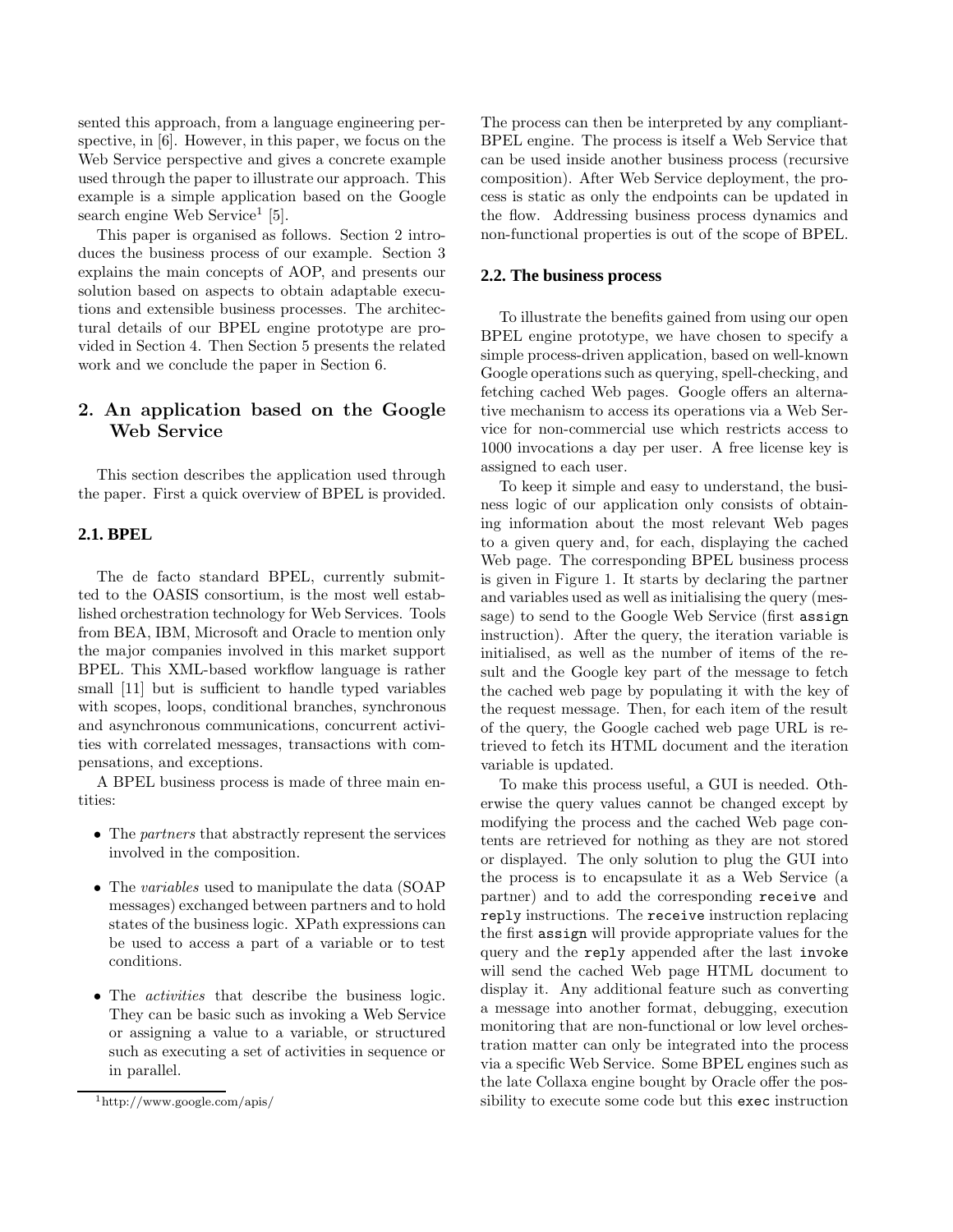```
<?xml version="1.0"?>
<process name="GoogleSearch"
 targetNamespace="http://www.cs.ucl.ac.uk/bpel/"
xmlns="http://schemas.xmlsoap.org/.../business-process/"
xmlns:goo="urn:GoogleSearch"
xmlns:bpws="http://schemas.xmlsoap.org"
xmlns:xsi="http://www.w3c.org/2001/XMLSchema-instance">
<partnerLinks>
 <partnerLink name="GooglePartner"
 partnerLinkType="GooglePType" partnerRole="provider"/>
</partnerLinks>
<variables>
<variable name="search"
 messageType="goo:doGoogleSearch"/>
<variable name="searchResponse"
 messageType="goo:doGoogleSearchResponse"/>
<variable name="cache"
 messageType="goo:doGetCachedPage"/>
<variable name="cacheResponse"
 messageType="goo:doGetCachedPageResponse"/>
 <variable name="i" type="xsi:int"/>
<variable name="query" type="xsi:string"/>
<variable name="itemNb" type="xsi:int"/>
</variables>
<sequence>
 <assign>
  <copy>
   <from>
    <search>
     <key>0123456789</key>
     <q>ucl computer science</q>
     <start>1</start>
     <maxResults>5</maxResults>
     <filter>true</filter>
     <restrict/>
     <safeSearch>true</safeSearch>
     \langlelr/><ie>latin1</ie>
     <oe>latin1</oe>
    </search>
   </from>
   <to variable="search"/>
  </copy>
 </assign>
 <invoke partnerLink="goo:GoogleSearchService"
 portType="goo:GoogleSearchPort"
 operation="goo:doGoogleSearch"
  inputVariable="search"
 outputVariable="searchResponse"/>
 <assign>
  <copy>
   <from expression="1"/>
   <to variable="i"/>
  </copy>
  <copy>
   <from variable="searchResponse" part="return"
   query="count(/return/resultElements/item)"/>
   <to variable="itemNb"/>
  </copy>
  <copy>
   <from variable="search" part="key"/>
   <to variable="cache" part="key"/>
  </copy>
 </assign>
 <while condition="bpws:getVariableData('i') <=
                   bpws:getVariableData('itemNb')">
  <sequence>
   <assign>
    <copy>
     <from expression="concat(
      '/return/resultElements/item[',
     bpws:getVariableData('i'), ']/URL')"/>
     <to variable="query"/>
    </copy>
    <copy>
```

```
<from variable="searchResponse" part="return"
     query="bpws:getVariableData('query')"/>
     <to variable="cache" part="url"/>
    </copy>
    <copy>
    <from expression="bpws:getVariableData('i')+1"/>
    <to variable="i"/>
    </copy>
   </assign>
   <invoke partnerLink="goo:GoogleSearchService"
   portType="goo:GoogleSearchPort"
   operation="goo:doGetCachedPage"
    inputVariable="cache"
   outputVariable="cacheResponse"/>
 </sequence>
</while>
</sequence>
```
## **Figure 1. The BPEL business process based on the Google Web Service**

is not compliant to BPEL.

</process>

Also, if its process were more complex, a spellchecking of the query words might be required, depending on earlier results, to avoid getting a void result. But hot-fixing (modifying the structure of) the process, without stopping it, is impossible in the orchestration engines available.

# 3. Open orchestration based on Aspect-Oriented Programming

We propose the use of aspects to leverage these problems and open the orchestration engines. First, this section explains the main concepts of AOP and then presents our approach to adapt process behaviours and extend their structures.

## **3.1. Overview of Aspect-Oriented Programming**

AOP [9] is a recent programming paradigm that has emerged to complement object-oriented programming as objects have proven to be inadequate to capture crosscutting concerns such as logging or debugging. Concerns were usually scattered and application code was tangled. With aspects, they can be cleanly modularized, making development, maintenance, and reuse easier. An aspect is made of three parts: structure refinements (for example, adding a new attribute to a class), code fragments, and location descriptions to identify where to plug the code fragments in (the what, the when, and the where). In AspectJ [8, 19], the most mature AOP implementation for the Java programming language, these different parts are respectively called intertype declarations, advice, and pointcuts. The well-defined points in the program flow that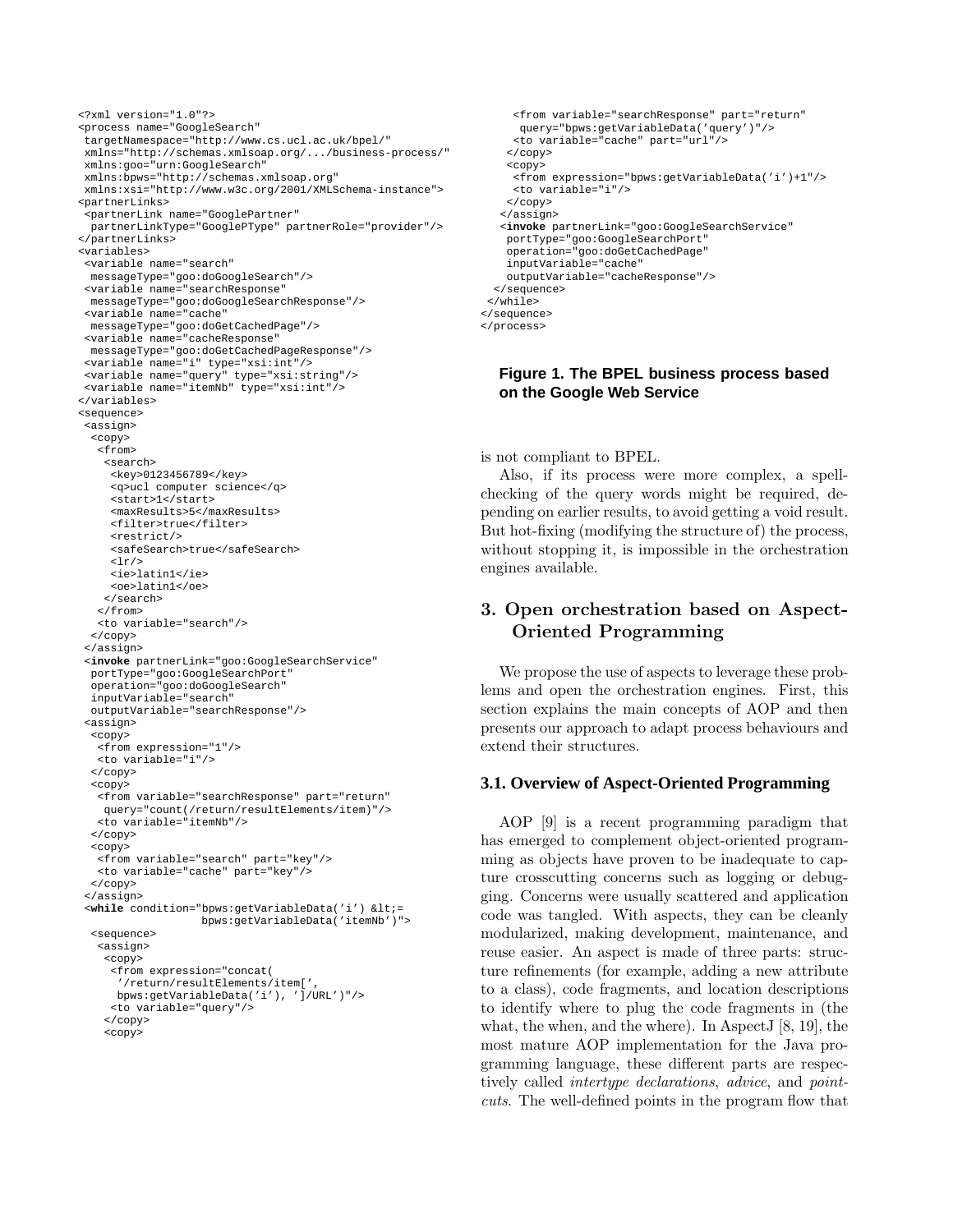can be selected by the pointcuts are called the join points. For example, a pointcut can identify the call to a method of a given class and an advice trigged by this pointcut can specify extra code to execute after this call.

The ultimate aim of AOP is to replicate the same execution as when the code of the business logic and the aspects were tangled. This composition is performed by an aspect weaver (see Figure 2), either by code transformation or by use of hooks, at compilation, deployment or execution time. Aspects that are woven at execution time are called dynamic aspects.



**Figure 2. An aspect weaver**

#### **3.2. Adaptable behaviour**

To offer business process adaptability, we propose the use of aspects on the top of a BPEL specificationcompliant engine. As some of the adaptations cannot be foreseen at deployment time or need to be easily disabled, at any time, because they are performanceinefficient, there is a requirement for dynamic aspects.

With this technique, new behaviours (features or concerns) can be added to business processes at execution time. Each feature is a module that can be reused if non-process specific, and can be plugged in or unplugged dynamically without 'invasively' modifing the business processes. In the opposite, when the features are implemented as Web Services, business processes need to be modified to add the invocation to these Web Services. With BPELJ, each feature is scattered throughout the process, mixing Java and BPEL instructions, and cannot be added or removed at execution time. Debugging, execution monitoring and planning, Web Service selections after deployment time, and local code execution (for integration purposes between two services invocations) are examples of features that can be plugged into a business process without modifying the engine implementation as well as the structure of process itself.

We have chosen to develop our own aspect language dedicated to BPEL (a domain-specific aspect language) as with AspectJ, the pointcuts would be too low level, dependant on the engine implementation. With this abstraction from the engine, the aspects are resilient to the engine updates. It is also easier, for non-experts (business process designers), to develop aspects with this domain-specific aspect language. Also our implementation enables to have aspects that can be plugged in/out at runtime.

Such an aspect is made of two parts: the specifications of the pointcuts and a Java class. This class contains the methods (advice) used to adapt the process. It enables access to the current instruction being interpreted and to the BPEL interpreter environment as well as to any other aspect plugged in. The pointcuts to identify where the advice should be woven are written in XPath, a language specialized for addressing parts of XML documents. With this language, it is possible to weave advice before or after any BPEL instruction of a business process such as a fault handler, a onMessage event, or a scope. The identification of where to weave can be very precise if the aspect is process-dependant, or quite loose if the aspect can be applied on any business process.

With this solution, it was easy to embed seamlessly an application-specific GUI to the business logic of our example (see Figure 1). Figure 3 and Figure 4 are respectively the pointcut part and the advice part of the GUI aspect. This GUI (see Figure 5), according to the pointcuts, is initialized with the query values after the first assign of the process. The values of the query can be modified before the launch of the query by the user. Then, after each invocation of the doGet-CachedPage operation, the GUI is updated with the retrieved Google cached Web page (on the screenshot, the cached UCL computer science home page which is the most relevant page to the UCL Computer Science query).

```
<?xml version="1.0"?>
<aspect name="uk.ac.ucl.cs.test.SearchGUI">
 <after where="//:assign[@name='initialisation']"
        methodName="updateRequest"/>
 <after
  where="//:invoke[@operation='goo:doGetCachedPage']"
       methodName="displayPage"/>
</aspect>
```
## **Figure 3. Pointcuts of the GUI, developed as an aspect**

#### **3.3. Extensible structure**

To offer process hot-fixing capabilities, we also used dynamic aspects. In this case, the advice is written in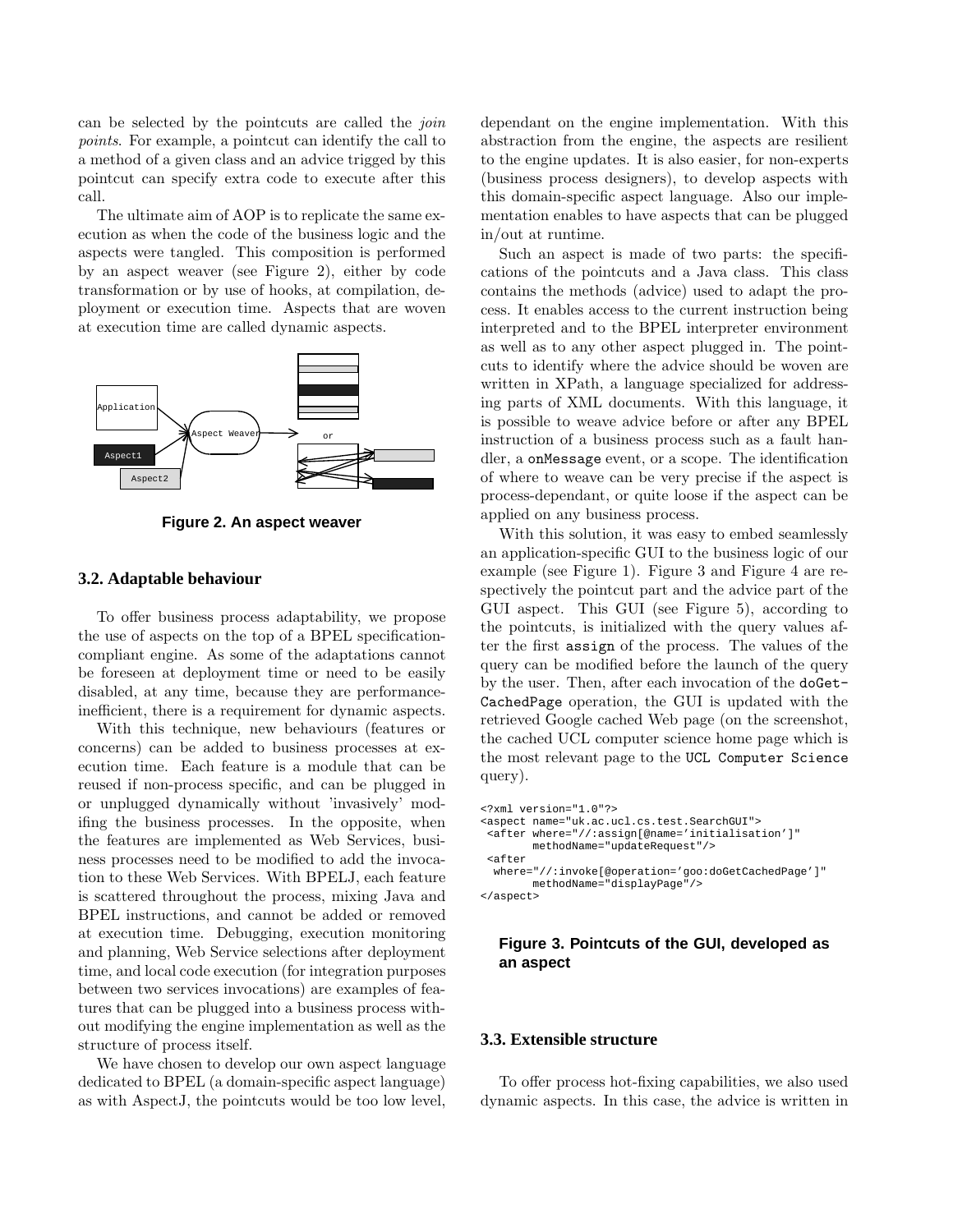

**Figure 4. Advice part of the GUI aspect**



**Figure 5. The GUI of our process-driven application**

BPEL (the use of AspectJ was not possible). An important example of such hot-fixes is the composition, on demand of a new Web Service and thus the addition of its choreography interface into the process. The addition of this new partner with its activities, variables, endpoints, and wsdl file location into the business process corresponds to a concern.

In this manner, the structure of a process can be modified at runtime. A process can be steered, in other words, the end of the process can be changed depending upon results identified in earlier stages. This functionality is useful for long-running processes, for example a large Grid-based computational chemistry application [12].

With this mechanism, BPEL instructions can be inserted, deleted, or replaced as well as the partners, variables, exceptions, compensation or fault handlers. For example, we can insert into the the business process of our Google application the invocation of the spellchecker operation if the query has no result (see Figure 6).

```
Workflow aspect correctSpellingRequest
Members {
add <variable name="spellingCheck"
     messageType="goo:doSpellingSuggestion"/>
add <variable name="spellingResponse
     messageType="goo:doSpellingSuggestionResponse"/>
}
Pointcuts {
  before //:while insert correctSpelling
}
Advices {
correctSpelling
 <switch>
  <case condition="bpws:getVariableData('itemNb')==0">
   <assign>
    <copy>
     <from variable="search" part="key"/>
     <to variable="spellingCheck" part="key"/>
    </copy>
    <copy>
     <from variable="search" part="q"/>
     <to variable="spellingCheck" part="phrase"/>
   </assign>
   <invoke partnerLink="goo:GoogleSearchService"
   portType="goo:GoogleSearchService"
    operation="goo:doSpellingSuggestion"
    inputVariable="spellingCheck"
    outputVariable="spellingResponse"/>
   <assign>
    <copy>
     <from variable="spellingResponse" part="return"/>
     <to variable="search" part="q"/>
    </copy>
   <assign>
   <invoke partnerLink="goo:GoogleSearchService"
   portType="goo:GoogleSearchPort"
    operation="goo:doGoogleSearch"
    inputVariable="search"
    outputVariable="searchResponse"/>
   <assign>
    <copy>
     <from variable="searchResponse" part="return"
     query="count(/return/resultElements/item)"/>
     <to variable="itemNb"/>
    </copy>
   </assign>
  </case>
 </switch>
}
```
## **Figure 6. An example of a business process aspect: the insertion of the spell-cheking operation**

# 4. Architecture

Our BPEL engine prototype is an interpreter, implemented using the visitor design pattern [7, 13]. It contains one visit method for each BPEL instruction and traverses, from top to bottom, the ASTs (Abstract Syntax Trees) that represent the BPEL documents. These trees are not only strictly typed to meet the pattern requirements but are also based on the DOM API to enable XPath selections of nodes, which is useful for the implementation of our two BPEL aspect languages.

The two BPEL aspect weavers are themselves aspects that can be plugged in or unplugged from the BPEL engine. The BPEL engine code is totally inde-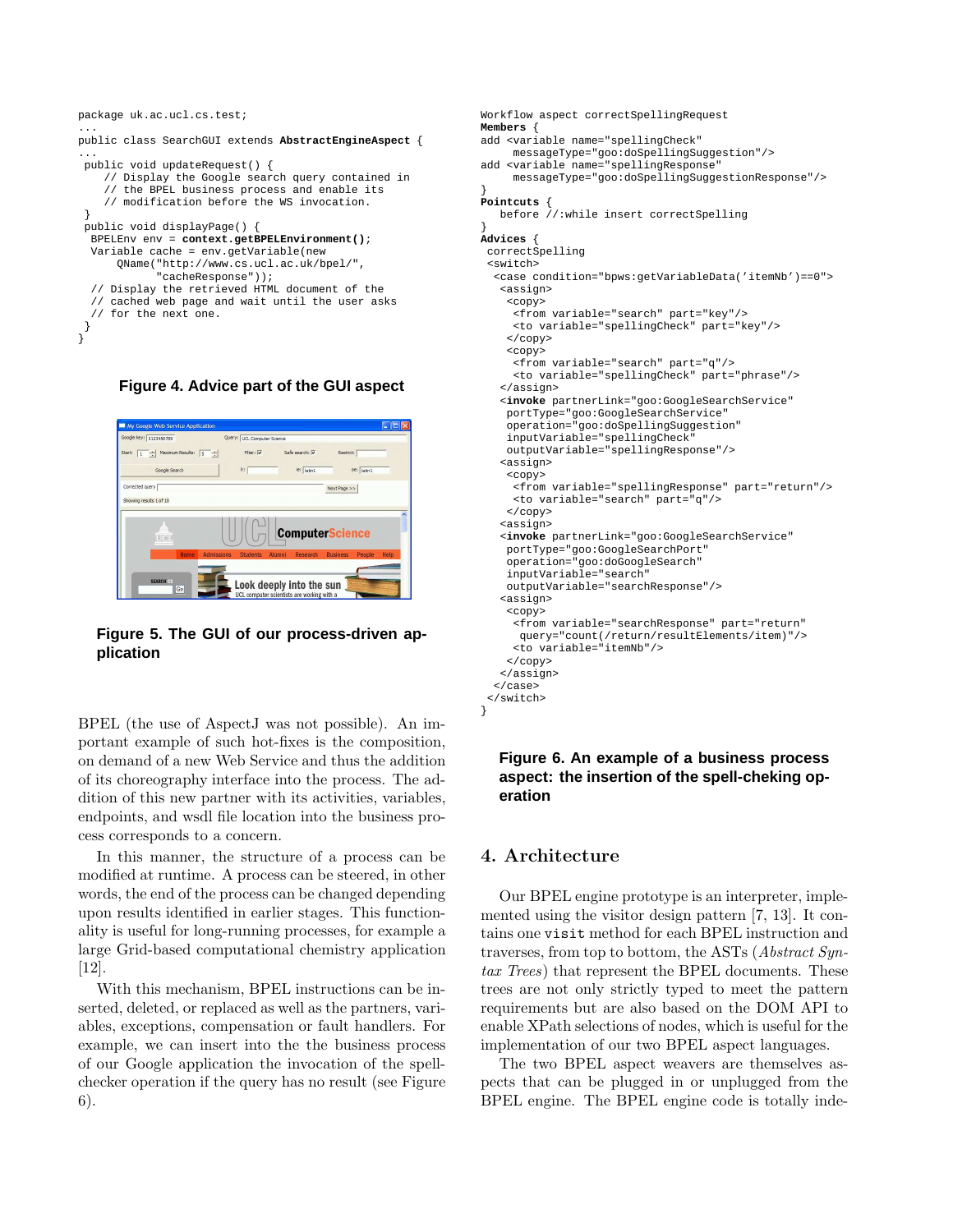pendent from them and is compliant with the BPEL specifications. More details about the visitor design pattern implementation we are using and its aspects can be found in [14].

When an aspect to adapt the behaviour of a business process is plugged in, it is registered and the different nodes of the process identified by the XPath expressions (pointcuts) are annotated with the aspect name and the name of the method to execute. Before and after interpreting an instruction, our system checks if there is any annotation and calls the method to execute (advice) if this aspect is still registered. Unplugging an aspect only means removing the aspect from the registry.

When an aspect to modify the structure of a business process is plugged in, all activities in the engine are suspended to perfom the transformations on the process. Also, members such as partners or variables may be added or removed to/from the environment of the interpretation. Additionally, the annotations of the other aspects already plugged in should be propagated onto any new BPEL instruction added by insertion or replacement.

## 5. Related work

The idea of applying dynamic aspects into component architectures to have more flexible and adaptable applications interests many research projects [1, 15, 18]. For example, the JAsCo infrastructure [18] enables the execution of component-based applications, which can be dynamically adapted by aspects. The components (Java Beans) when loaded into the infrastructure are modified to insert traps at every public method which invoke the aspect weaver when they are called.

Based on the JAsCo aspects, a Web Service Management Layer (WSML) [22] was developed to monitor and adapt Web Service applications. Dynamic selection of Web Service is available as well as hot-swapping if any service is down or if the selection policy has changed. We believe we will be able to develop a similar layer transparently on the top of our engine with aspects. If we manipulate workflows with transactions, however, hot-swapping of Web Services may not be possible at all time. Recent work [4], AO4BPEL, also proposes to use dynamic aspects in the BPEL business process context but only for Web Service composition purposes. Hot-fixes in the general sense of the term (composition being only a particular case) and execution adaptations such as monitoring are not taken into consideration.

Using aspects on SOA will make it possible, for example, to check constraints (design by contracts), such as the ones proposed in the Web Service Offerings Language (WSOL) [20]. This language might be used in our BPEL engine to assign contraints and then be implemented as aspects.

To address the problem of automatic selection and composition of Web Services to fulfill a task, OWL-S (formerly DAML-S) [10] proposes the use of semantic descriptions. These descriptions will then be manipulated by different agents or software.

The main problem with transforming the workflow at runtime is to ensure its stability. Despite the changes, code consistency and structural correctness should be maintained. Formal models to perform dynamic structural changes may be used such as ADEPT [17].

## 6. Conclusion

Enabling additions of new features and modications of business process at runtime are two requirements to make Web Service orchestrations capable of evolving to changes.

We illustrate how, in a BPEL engine with aspectweaving capabilities, a process-driven application based on the Google Web Service can be dynamically adapted with new behaviours and hot-fixed to meet unforeseen post-deployment requirements. With this solution, composing a new Web Service in the workflow is also possible. The benefits of these adaptation mechanisms outweigh, we believe, the potential performance impact. Furthermore, this potential performance impact associated with the weaving mechanisms is not comparable with that due to remote service invocations over the Internet.

We plan to continue the implementation of our engine prototype to handle most of the BPEL instructions only for our research experimentations. But we do not plan to deal to the complexities and subtleties of certain measures of BPEL such as dead path elimination. We also wish to investigate how the stability of the system can be ensured when the process is transformed.

## 7. Acknowledgements

The work is supported by the Generative Software Development project funded by BT Group. Anthony Finkelstein is grateful for support from an IBM faculty partnership award. The authors want to thank PATRIK Mihailescu from BT for his comments on this article.

#### References

[1] ObAsCo (Objects, Aspects, and Components) Research Group. http://www.emn.fr/x-info/obasco/.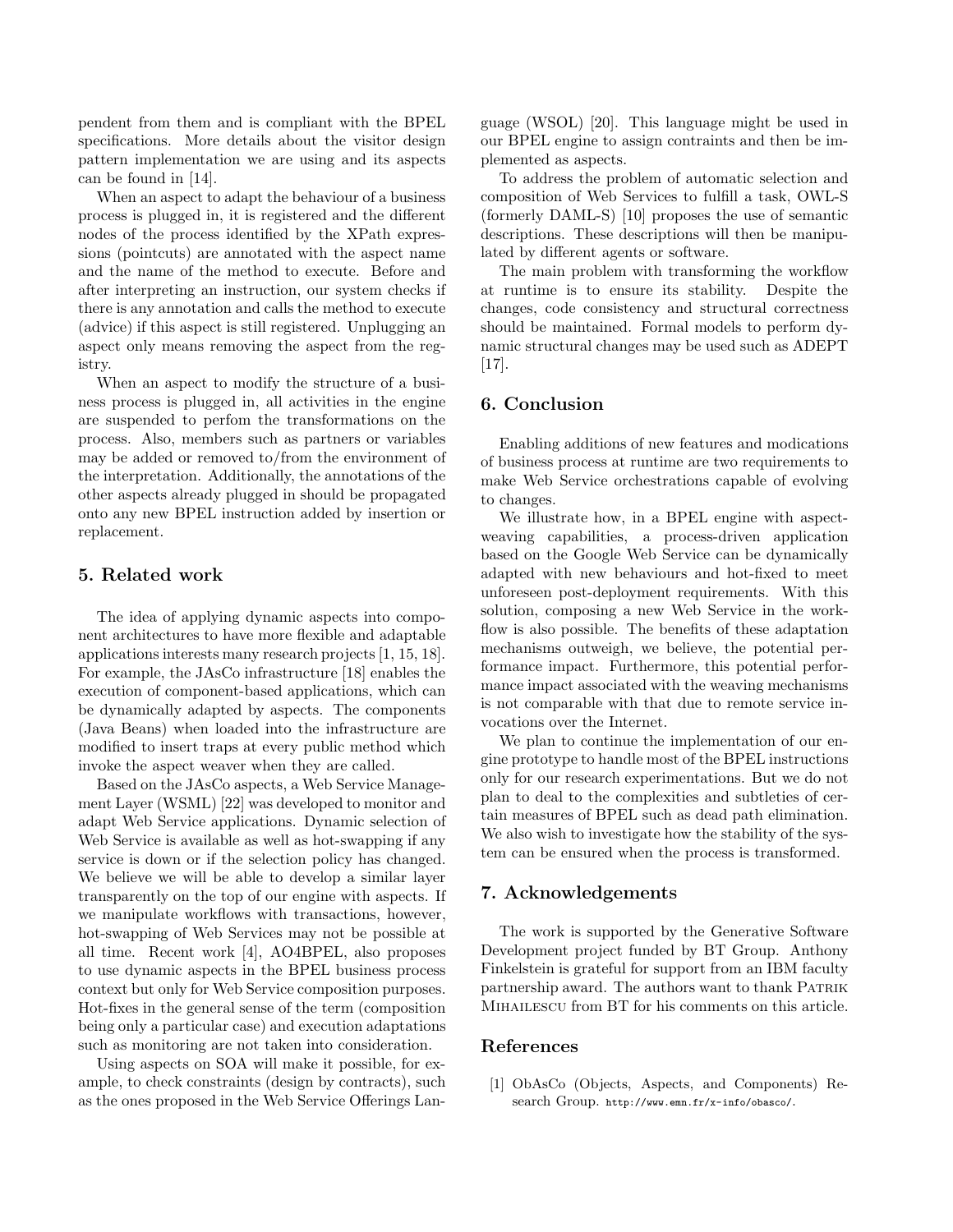- [2] T. Andrews, F. Curbera, H. Dholakia, Y. Goland, J. Klein, F. Leymann, K. Liu, D. Roller, D. Smith, S. Thatte, and I. Trickovic. Business Process Execution Language for Web Services version 1.1. Technical report, BEA, IBM, Microsoft, SAP, Siebel Systems, May 2003. http://www-106.ibm.com/developerworks/ webservices/library/ws-bpel/.
- [3] M. Blow, Y. Goland, M. Kloppmann, F. Leymann, G. Pfau, D. Roller, and M. Rowley. BPELJ: BPEL for Java. BEA and IBM, March 2004. white paper, http: //www-106.ibm.com/developerworks/java/library/j-diag0925/.
- [4] A. Charfi and M. Mezini. Aspect-Oriented Web Service Composition with AO4BPEL. In L. J. Zhang, editor, In Proceeding of the European Conference on Web Services (ECOWS'2004), volume 3250 of LNCS, Erfurt, Germany, September 2004. http://www.st.informatik.tu-darmstadt.de/database/ publications/data/cha%rfi-mezini-ecows-04.pdf?id=94.
- [5] N. Chase. Building Web service applications with the Google API. IBM developerWorks, tutorial, May 2002. http://www-106.ibm.com/developerworks/edu/ ws-dw-wsgoog-i.html?S\_TACT=10%4AHW04&S\_CMP=EDU.
- [6] C. Courbis and A. Finkelstein. Towards Aspect Weaving Application. In The 27th International Conference on Software Engineering (ICSE'2005), Saint-Louis, Missouri, USA, May 2005. ACM press. http: //www.cs.ucl.ac.uk/staff/C.Courbis/papers/icse2005.pdf.
- [7] E. Gamma, R. Helm, R. Johnson, and J. Vlissides. Design Patterns. Addison-Wesley Pub Co, January 1995. ISBN 0201633612.
- [8] G. Kiczales, E. Hilsdale, J. Hugunin, M. Kersten, J. Palm, and W. G. Griswold. An Overview of AspectJ. In J. L. Knuden, editor, Proceedings of European Conference on Object-Oriented Programming, volume 2072 of LNCS, pages 327–355, Budapest, Hungary, June 2001. http://www.cs.ubc.ca/ ~gregor/kiczales-ECOOP2001-AspectJ.pdf.
- [9] G. Kiczales, J. Lamping, A. Mendhekar, C. Maeda, C. Videira, and J.-M. Loingtier. Aspect-Oriented Programming. In M. Aksit and S. Matsuoka, editors, Proceedings of the 11th European Conference on Object-Oriented Programming, volume 1241 of  $LNCS$ , pages  $220-242$ , Jyväskylä, Finland, June 1997. Springer-Verlag. http://www.cs.ubc.ca/~gregor/ kiczales-ECOOP1997-AOP.pdf.
- [10] D. Martin, M. Burstein, J. Hobbs, O. Lassila, D. Mc-Dermott, S. McIlraith, S. Narayanan, M. Paolucci, B. Parsia, T. Payne, E. Sirin, N. Srinivasan, and K. Sycara. OWL-S 1.1: Semantic Markup for Web Services. Technical report, OWL-S Coalition, November 2004. http://www.daml.org/services/owl-s/1.1/ overview/.
- [11] N. Mukhi. Reference guide for creating BPEL4WS documents. Technical report, IBM, November 2002. http://www-106.ibm.com/developerworks/webservices/ library/ws-bpws4jed/.
- [12] H. Nowell, B. Butchart, D. S. Coombes, S. L. Price, W. Emmerich, and C. R. A. Catlow. Increasing the Scope for Polymorph Prediction using e-Science. In

the 2004 UK E-Science All Hands Meeting (AHM), pages 967–971, Nottingham, UK, September 2004. UK Engineering and Physical Science Research Council. http://www.cs.ucl.ac.uk/staff/w.emmerich/publications/ AHM04/final\_nowel%l.pdf.

- [13] J. Palsberg and C. B. Jay. The Essence of the Visitor Pattern. In Proceedings of COMPSAC'98, 22nd Annual International Computer Software and Applications Conference, pages 9–15, Vienna, Austria, August 1998. http://www.cs.ucla.edu/~palsberg/paper/compsac98. pdf.
- [14] D. Parigot, C. Courbis, P. Degenne, A. Fau, C. Pasquier, J. Fillon, C. Held, and I. Attali. Aspect and XML-oriented Semantic Framework Generator: SmartTools. In M. van den Brand and R. Lämmel, editors, ETAPS'2002, LDTA workshop, volume 65 of Electronic Notes in Theoretical Computer Science (ENTCS), Grenoble, France, April 2002. Elsevier Science. http://www.elsevier.nl/gej-ng/31/29/23/117/52/33/65. 3.009.pdf.
- [15] R. Pawlak, L. Seinturier, L. Duchien, and G. Florin. JAC: A Flexible Solution for Aspect-Oriented Programming in Java. In A. Yonezawa and S. Matsuoka, editors, Metalevel Architectures and Separation of Crosscutting Concerns: Third International Conference, Reflection'01, volume 2192 of LNCS, pages 1– 24, Kyoto, Japan, September 2001. http://jac.aopsys. com/papers/reflection.ps.
- [16] C. Peltz. Web Services Orchestration a review of emerging technologies, tools, and standards. Technical report, HP, January 2003. Technical white paper, http://devresource.hp.com/drc/technical\_white\_papers/ WSOrch/WSOrchestra%tion.pdf.
- [17] M. Reichert and P. Dadam. ADEPTflex Supporting Dynamic Changes of Workflow without Loosing Control. Intelligent Information Systems special issue one Workflow Management Systems, 10(2):93– 129, March/April 1998. http://www.informatik.uni-ulm. de/dbis/01/staff/reichert/papers/journals%/reda98c.pdf.
- [18] D. Suvée, W. Vanderperren, and V. Jonckers. JAsCo: an Aspect-Oriented approach tailored for Component Based Software Development. In Proceedings of the 2nd international conference on Aspect-oriented software development, pages 21–29, Boston, USA, March 2003. http://ssel.vub.ac.be/jasco/papers/aosd2003.pdf.
- [19] The AspectJ Team. The AspectJ Programming Guide, AspectJ 1.2 edition. http:  $// \verb"dev.eclipse.org/views/indextech.cgi/~checkout~/$ aspectj-home/do%c/progguide/index.html.
- [20] V. Tosic, B. Pagurek, and K. Patel. WSOL A Language for the Formal Specification of Various Constraints and Classes of Service for Web Service. In The International Conference On Web Services, ICWS'03, pages 375–381, Las Vegas, USA, June 2003. CSREA Press. http://www.sce.carleton.ca/ netmanage/papers/TosicEtAlResRepNov2002.pdf.
- [21] A. Tsalgatidou and T. Pilioura. An Overview of Standards and Related Technology in Web Services. Dis-